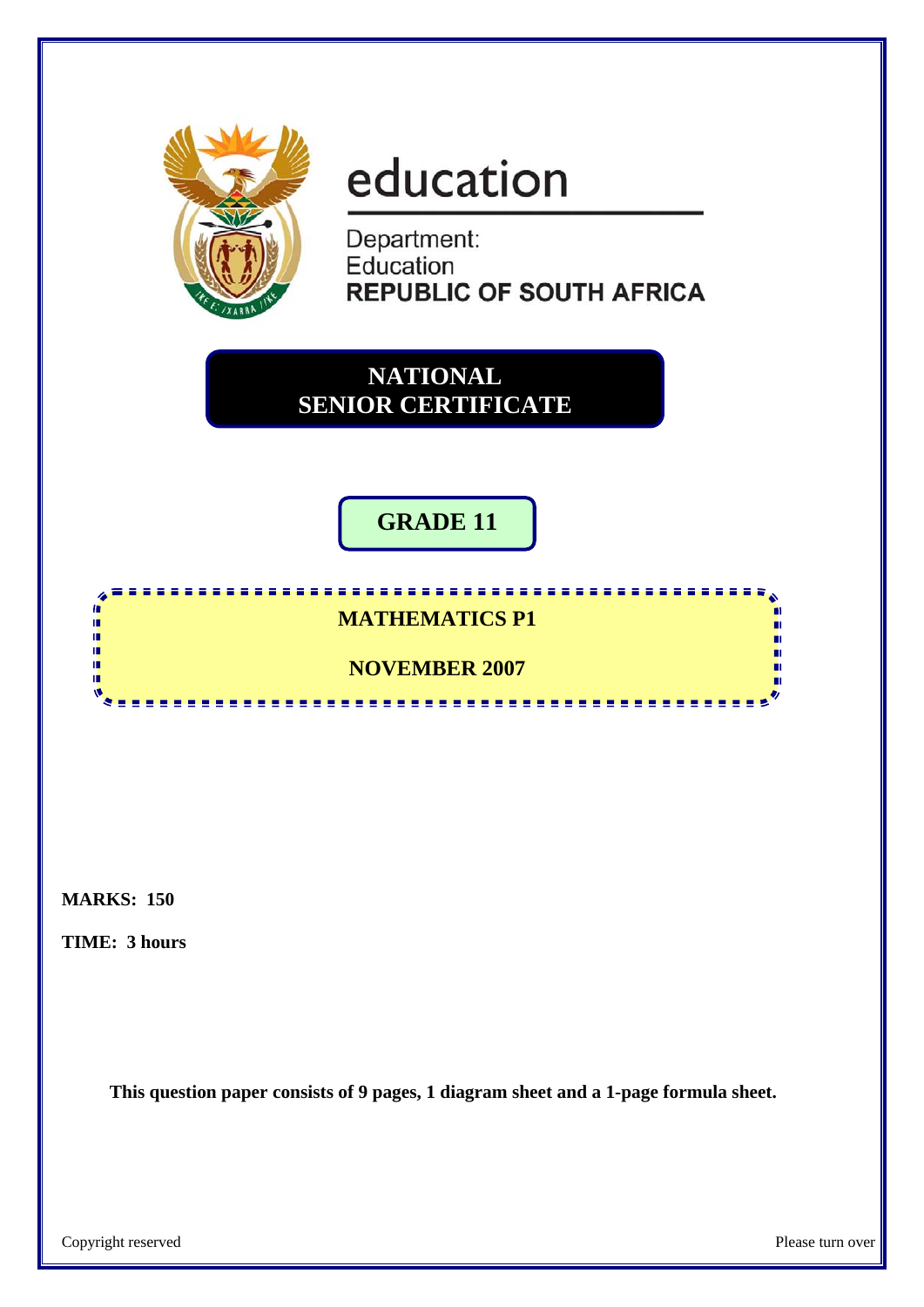#### **INSTRUCTIONS AND INFORMATION**

Read the following instructions carefully before answering the questions:

- 1. This question paper consists of 10 questions. Answer ALL the questions.
- 2. Show clearly ALL calculations, diagrams, graphs, etc. which you have used in determining the answers.
- 3. An approved scientific calculator (non-programmable and non-graphical) may be used, unless stated otherwise.
- 4. If necessary, answers should be rounded off to TWO decimal places, unless stated otherwise.
- 5. Number the answers correctly according to the numbering system used in this question paper.
- 6. Diagrams are NOT necessarily drawn to scale.
- 7. It is in your own interest to write legibly and to present the work neatly.
- 8. An information sheet with formulae is attached.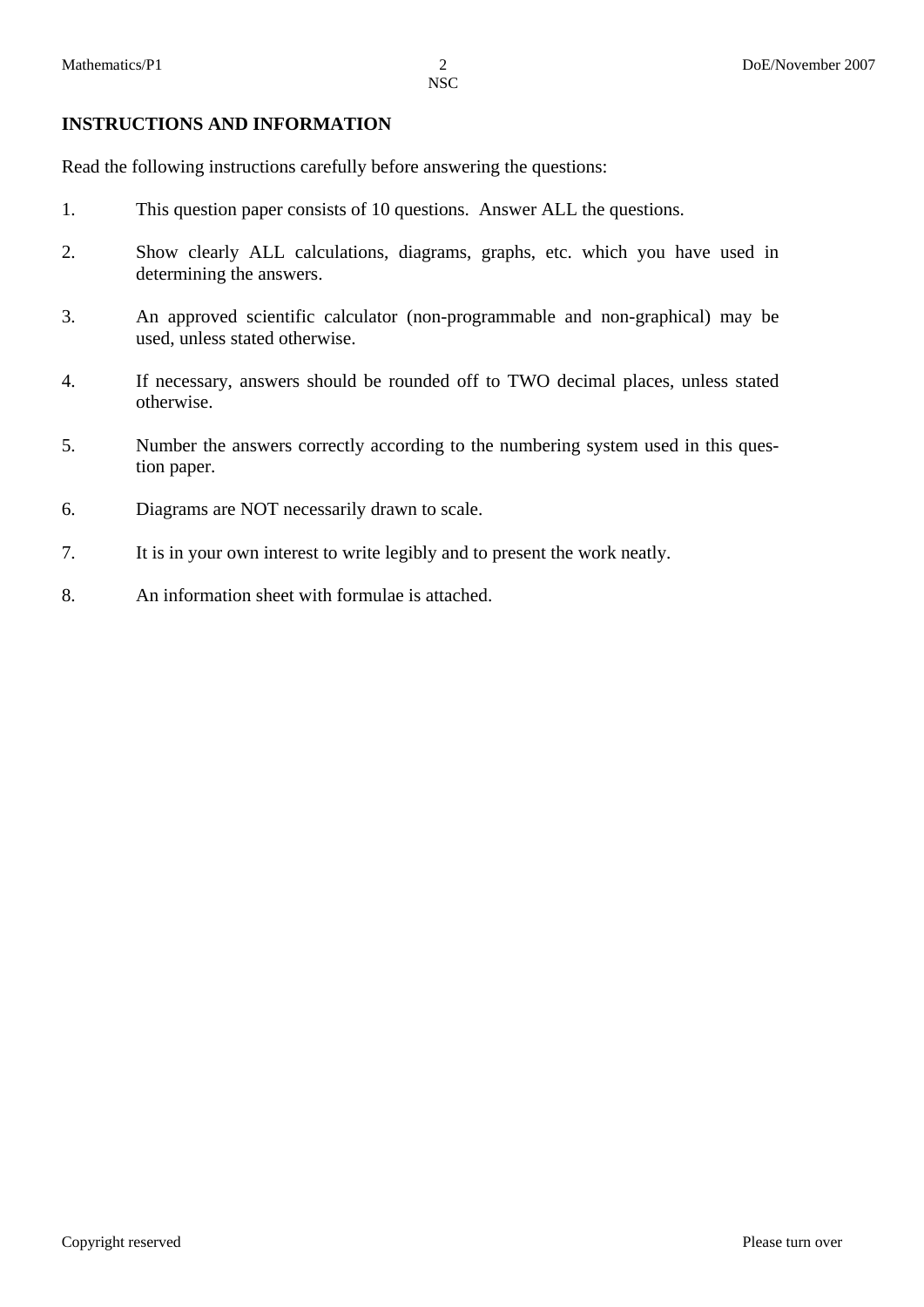#### **QUESTION 1**

1.1 Solve for *x* (correct to TWO decimal places where necessary):

1.1.1 (a) 
$$
(x+3)(x-1) = -x+1
$$
 (4)

(b) Hence or otherwise, solve for x if 
$$
x^2 + 3x - 4 < 0
$$
 (3)

1.1.2 
$$
x^2 + 3x = 1
$$
 (5)

1.2 Solve simultaneously for *x* and *y* in the following system of equations:

$$
x + y = 3
$$
 and  $2x^2 + 2y^2 = 5xy$  (9)

1.3 If 
$$
f(x) = x^2 - 2x
$$
, show by completing the square that  $f(x - 1) = (x - 2)^2 - 1$ . (4)

#### **QUESTION 2**

2.1 Simplify: 
$$
\sqrt[3]{125x^6} - \sqrt[4]{81x^8} + \sqrt{36x^4}
$$
 (4)

2.2 Given:  $x + 5$  2*x* 1  $2x + 5$  $\frac{2}{2}$  +  $=\sqrt{\frac{2}{2x+5}} + \frac{1}{2x}$ 

|       | Show that M is a rational number if $x = 1.5$           |     |
|-------|---------------------------------------------------------|-----|
| 2.2.2 | Determine the values of x for which M is a real number. | (3) |

## 2.3 Erin had to find the product of  $2^{2007}$  and  $5^{2000}$  and then calculate the sum of the digits of the answer. Erin arrived at an answer of 11.

| Is she correct? Show ALL the calculations to motivate your answer. |        |
|--------------------------------------------------------------------|--------|
|                                                                    | $[15]$ |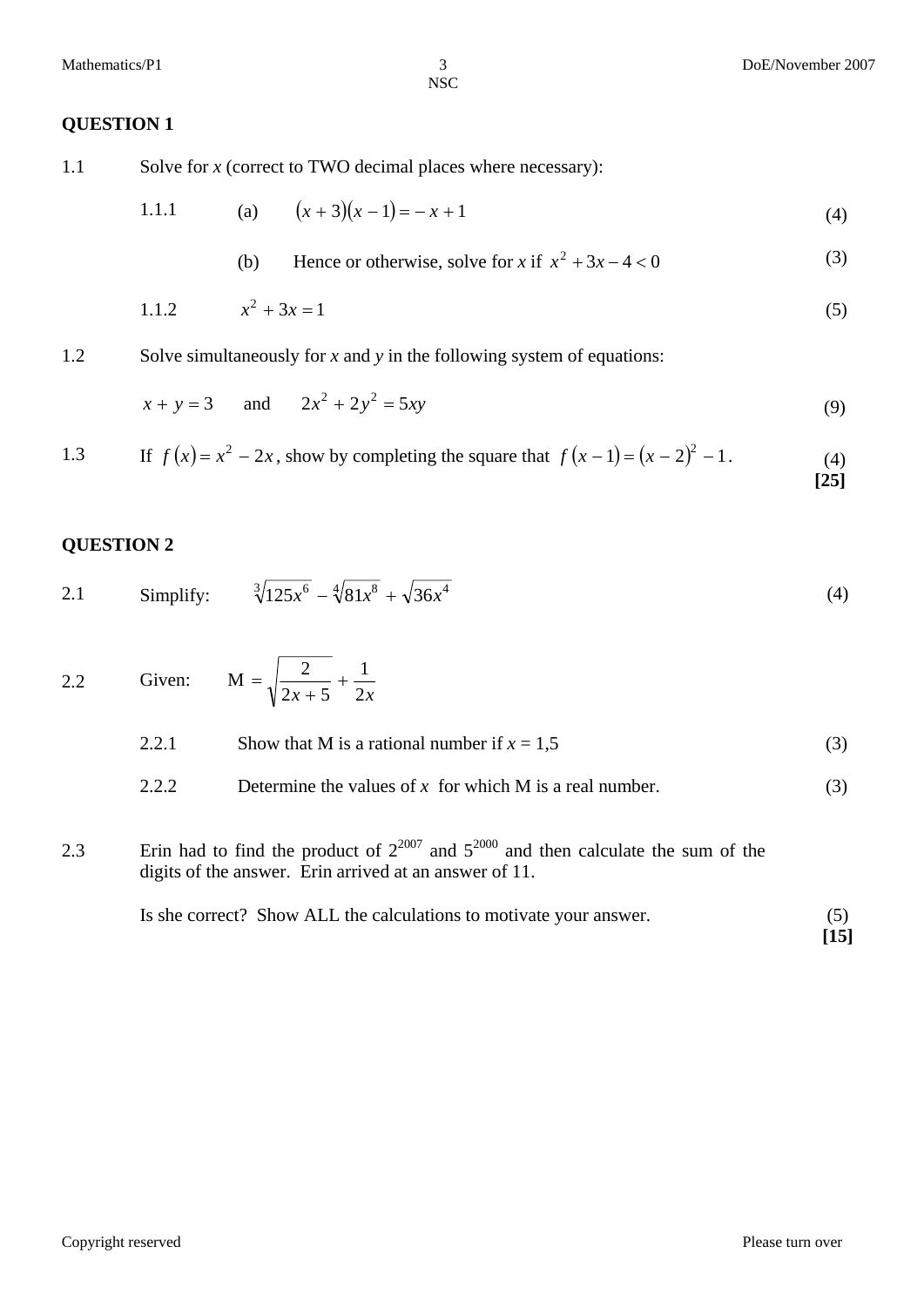# **QUESTION 3**

The number pattern 1, 5, 11, 19, ... is such that the sequence of 'second differences' is a constant.

| 3.1 | Determine the $5th$ number in the pattern.            |             |
|-----|-------------------------------------------------------|-------------|
| 3.2 | Derive a formula for the $nth$ number in the pattern. |             |
| 3.3 | What is the $100th$ number in the pattern?            | (2)<br>[10] |

## **QUESTION 4**

A rubber ball is bounced from a height of 4 metres and bounces continuously as shown in the diagram below. Each successive bounce reaches a height that is half the previous height.



| 4.1 | If the pattern of the maximum height reached during each bounce continues, what<br>maximum height will the ball reach during the $6th$ bounce? | (2) |
|-----|------------------------------------------------------------------------------------------------------------------------------------------------|-----|
| 4.2 | Determine an algebraic expression for the maximum height reached in the $nth$<br>bounce.                                                       | (4) |
| 4.3 | After how many bounces will the ball reach a maximum height of $\frac{1}{512}$ metres?                                                         | (4) |

**[10]**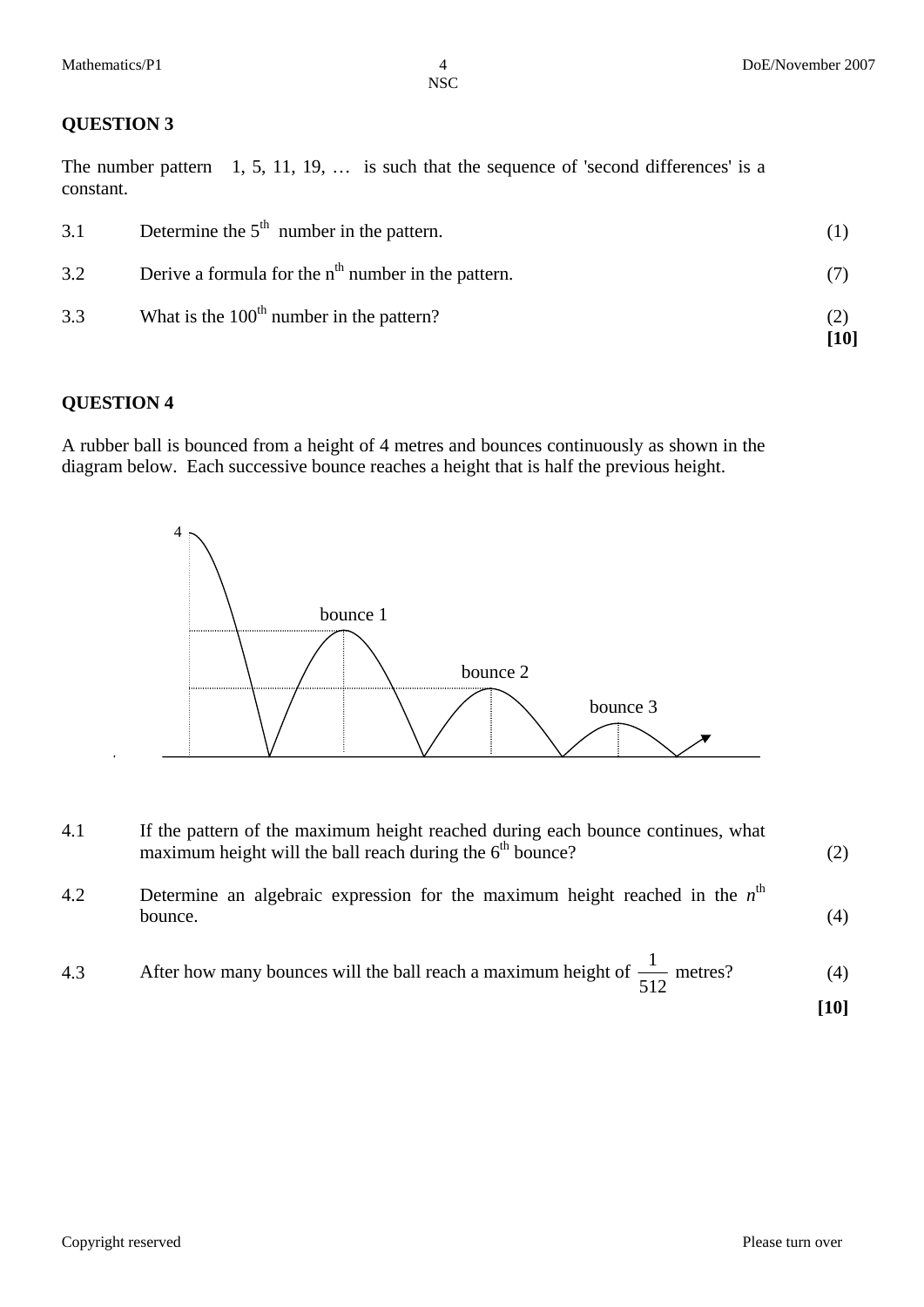(5)

(6)

#### **QUESTION 5**

5.1 After 4 years of reducing balance depreciation, an asset has a  $\frac{1}{4}$  of its original value. The original value was R86 000.

> Calculate the depreciation interest rate, as a percentage. (Correct your answer to 1 decimal place.)

- 5.2 Jabu invests a certain sum of money for 5 years. She receives interest of 12% per annum compounded monthly for the first two years. The interest rate changes to 14% per annum compounded semi-annually for the remaining term. The money grows to R75 000 at the end of the 5-year period.
	- 5.2.1 Calculate the effective interest rate per annum during the first year. (4)
	- 5.2.2 Calculate how much money Jabu invested initially.
- 5.3 The expenditure of the Department of Health (in billions of rands) is indicated in the following table. (We take 2003 as  $t = 0$ , 2004 as  $t = 1$  and so on.)

| Year                                     | 2003 | 2004 | 2005 | 2006 |
|------------------------------------------|------|------|------|------|
| Time $(t)$ , in years                    |      |      |      |      |
| Expenditure $(E)$ , in billions of rands |      | ∠…   |      |      |

| 5.3.1 | Plot the four data points in your answer book, as accurately as you<br>can.                                | (2)         |
|-------|------------------------------------------------------------------------------------------------------------|-------------|
| 5.3.2 | Make a conjecture about the relationship between the expenditure and<br>time.                              | (1)         |
| 5.3.3 | Use your conjecture to write down the equation of $E$ as a function of $t$ .                               | (2)         |
| 5.3.4 | Use your equation to predict the expenditure of the Department of<br>Health in 2010 (in billions of rands) | (1)<br>[21] |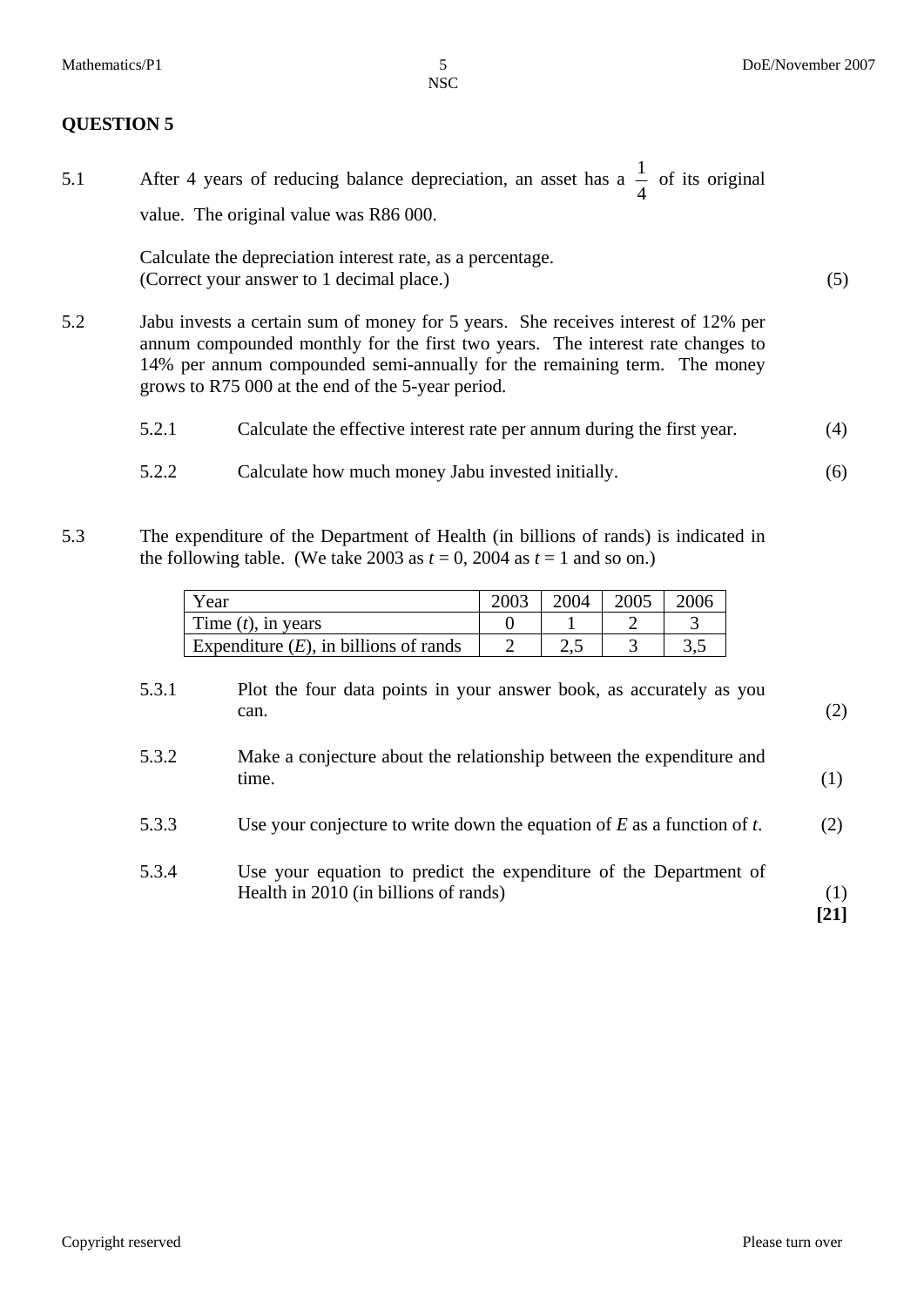## **QUESTION 6**

Below is a sketch graph of parabola, *f*, and straight line, *g*. P(1; 8) is the turning point of *f*. *f* cuts the *y*-axis at (0; 6) and *g* cuts the *y*-axis at (0; –1). *f* and *g* intersect at B and C.  $\overrightarrow{B}$  is a point on the *x*-axis

> $\overline{O}$  $A /$   $\qquad \qquad \qquad$   $\qquad \qquad$ P(1; 8) C 6  $\mp 1$ *f g x y*   $\Rightarrow$ ∧

| 6.1 | Show that $f(x) = -2x^2 + 4x + 6$ .                                    | (6) |
|-----|------------------------------------------------------------------------|-----|
| 6.2 | Calculate the average gradient of $f(x)$ between $x = 1$ and $x = 3$ . | (3) |
| 6.3 | Show that the equation of g is $g(x) = \frac{1}{3}x-1$ .               | (3) |
| 6.4 | Calculate the coordinates of C.                                        | (6) |

| 6.5 | If $h(x) = f(-x)$ , explain how the graph of h may be obtained from the graph of f. | (2)                |
|-----|-------------------------------------------------------------------------------------|--------------------|
| 6.6 | Write down the equation of $h$ .                                                    |                    |
|     |                                                                                     | $\lceil 22 \rceil$ |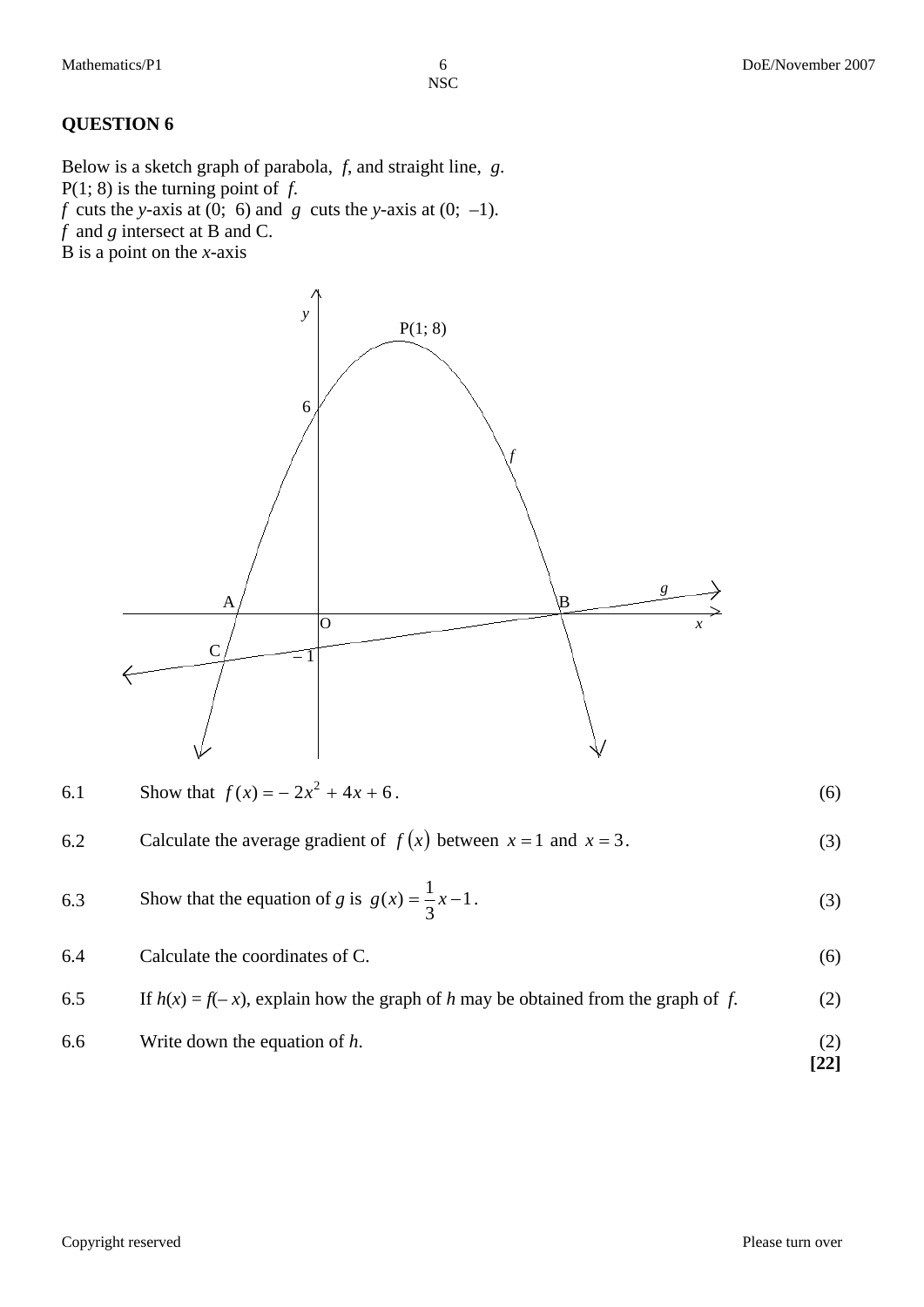### **QUESTION 7**

Given:  $f(x) = \frac{6}{x} + 4$ 8  $f(x) = \frac{8}{x-8} + 4$ 

| 7.5 | Draw a neat sketch graph of $f$ , indicating the asymptotes and intercepts with the<br>axes, on the diagram sheet provided. | (4) |
|-----|-----------------------------------------------------------------------------------------------------------------------------|-----|
| 7.4 | Write down the equations of the asymptotes of $f$ .                                                                         | (2) |
| 7.3 | Determine the value of p, if A $(0; p)$ lies on the graph of f.                                                             | (2) |
| 7.2 | For what value of x is $f(x) = 0$ ?                                                                                         | (2) |
| 7.1 | Write down the domain of $f$ .                                                                                              | (1) |

## **QUESTION 8**

The graph of  $f(x) = 1 + a.2^x$  *(a* is a constant) passes through the origin as shown below.



| 8.1 | Show that $a = -1$ .                                                                                               | (2)        |
|-----|--------------------------------------------------------------------------------------------------------------------|------------|
| 8.2 | Determine the value of $f(-15)$ correct to FIVE decimal places.                                                    | (2)        |
| 8.3 | Determine the value of x, if $P(x; 0.5)$ lies on the graph of f.                                                   | (3)        |
| 8.4 | If the graph of $f$ is shifted 2 units to the right to give the function $h$ , write down the<br>equation of $h$ . | (2)<br>[9] |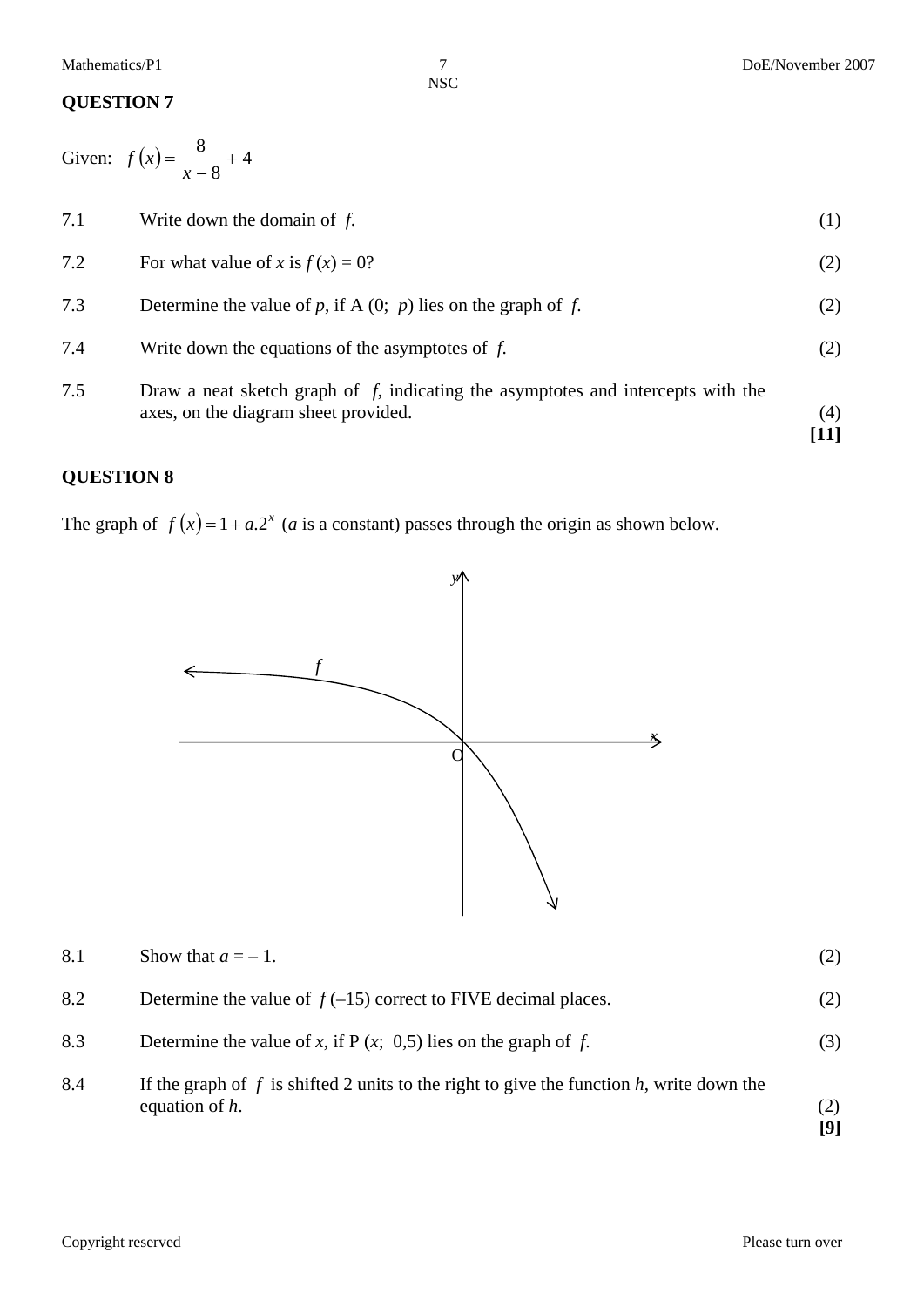# **QUESTION 9**

Given the function  $f(x) = \cos(x - 30^{\circ})$  for  $x \in [-360^{\circ}; 360^{\circ}]$ .



Determine:

9.2 The range of the function h, if 
$$
h(x) = f(x) - 1
$$
 (2)

9.3 The amplitude of the function q, if 
$$
q(x) = \frac{1}{2} f(x) + 2
$$
 (2) [6]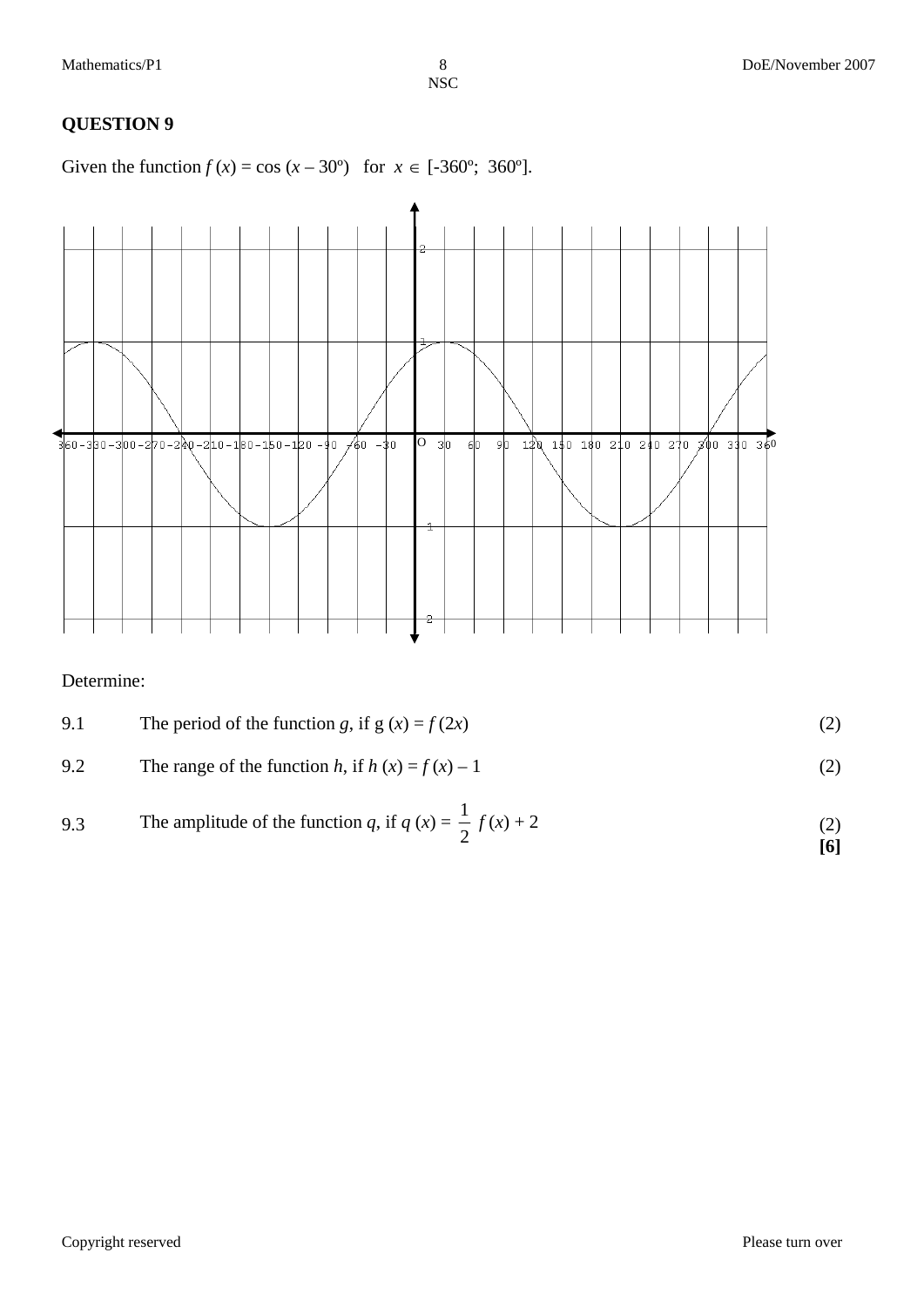#### **QUESTION 10**

Two fragrances A and B are used to make the perfumes *Laughter* and *Joy*.



- You require 3 g of fragrance A and 4 g of fragrance B to produce 1 litre of *Laughter*.
- One litre of *Joy* requires 9 g of fragrance A and 6 g of fragrance B.
- At least 3 litres of *Laughter* needs to be produced per week.

At the beginning of a particular week the company has 27 g of fragrance A and 30 g of fragrance B.

Let *x* and *y* be the number of litres of *Laughter* and *Joy* respectively that are produced per week.

|      | <b>TOTAL:</b>                                                                                                                                       | 150           |
|------|-----------------------------------------------------------------------------------------------------------------------------------------------------|---------------|
| 10.5 | Calculate the maximum possible profit.                                                                                                              | (2)<br>$[21]$ |
| 10.4 | Determine how many litres of each perfume must be produced in this week to<br>ensure a maximum profit.                                              | (4)           |
| 10.3 | If the profit on 1 $\ell$ of <i>Laughter</i> is R30 and the profit on 1 $\ell$ of <i>Joy</i> is R50, express<br>the profit, P, in terms of x and y. | (2)           |
| 10.2 | Represent the constraints graphically on the graph paper provided and shade the<br>feasible region.                                                 | (8)           |
| 10.1 | State algebraically, in terms of $x$ and $y$ , the constraints that apply to this problem for<br>this week.                                         | (5)           |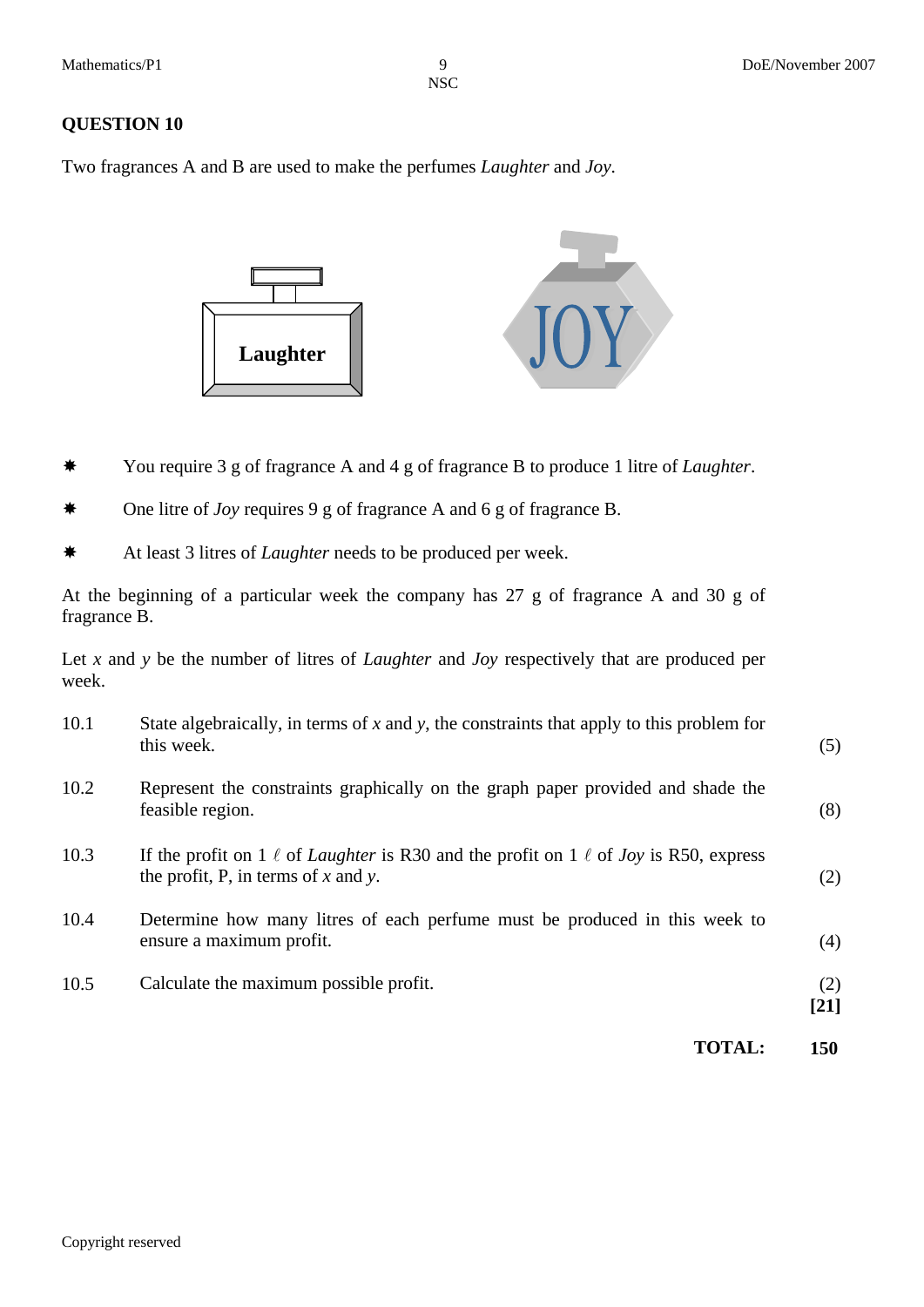**NAME/EXAMINATION NUMBER:** 

## **DIAGRAM SHEET**

# **QUESTION 10**

10.2